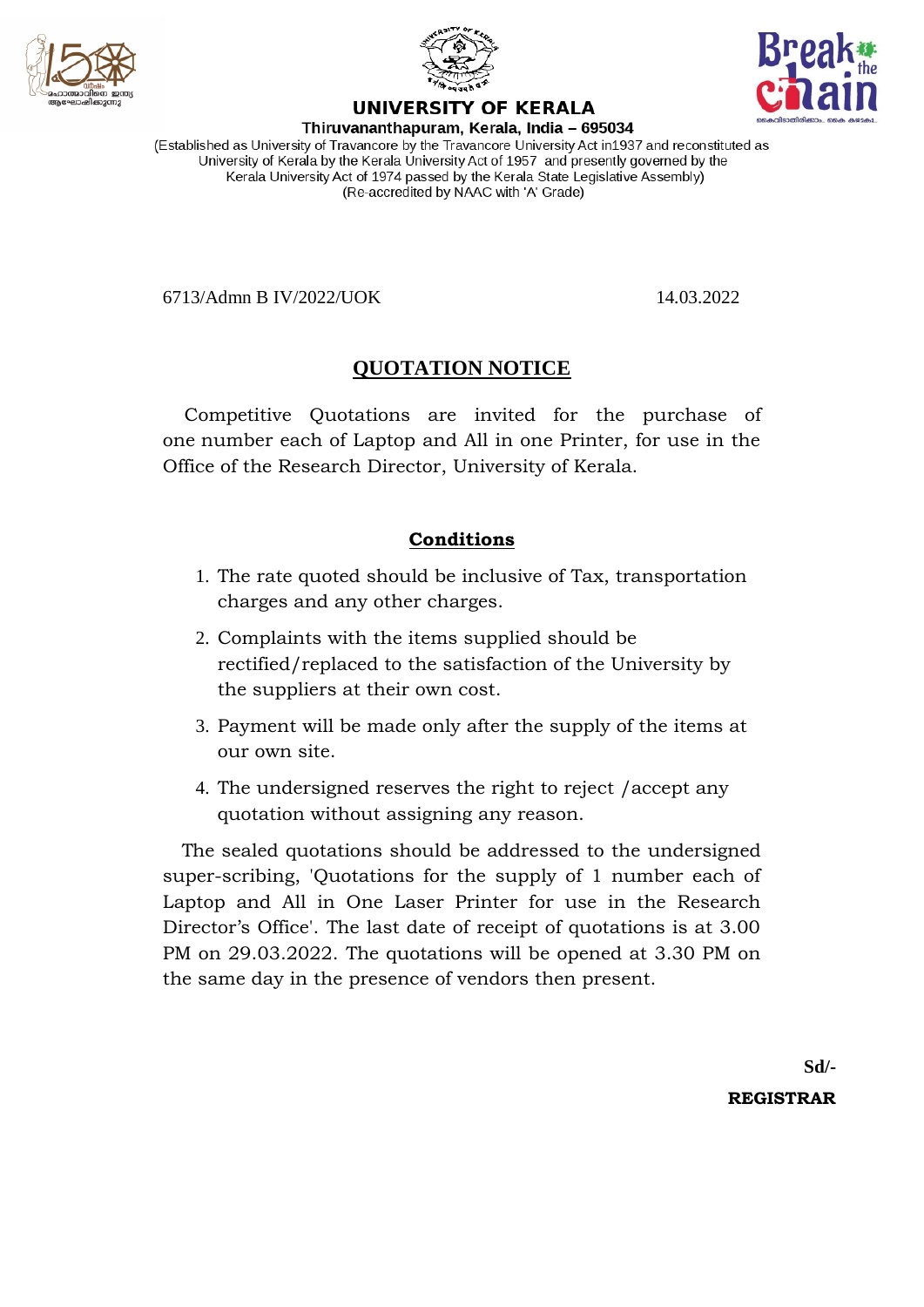# **Specifications**

#### **1. Laptop**

| Processor Make                                              | Intel                                         |
|-------------------------------------------------------------|-----------------------------------------------|
| <b>Processor Generation</b>                                 | 11                                            |
| Number of Cores per Processor                               | $\overline{2}$                                |
| Processor Description                                       | Intel Core i3                                 |
| Graphics Type                                               | Integrated                                    |
| Type of Drives used to populate<br>the Internal Bays        | <b>SSD</b>                                    |
| Operating System (Factory Pre-<br>Loaded)                   | Windows 10 Home OR<br>Windows 10 Professional |
| RAM Size (GB)                                               | 8                                             |
| Total SSD Capacity (GB)                                     | 512                                           |
| Wireless Connectivity                                       | Yes                                           |
| Number of Ethernet Ports                                    | $\mathbf{1}$                                  |
| Number of USB Version 3 point<br>0 / 3 point 1, Gen 1 Ports | $\mathfrak{2}$                                |
| Number of USB Type C Ports                                  | $\mathbf{1}$                                  |
| Number of HDMI Ports                                        | $\mathbf{1}$                                  |
| Display Size (Inch)                                         | 14" OR 15.6"                                  |
| Display Type                                                | Non touch                                     |
| Carry Case                                                  | Yes                                           |
| If Yes, Type of Carry Case                                  | <b>Back Pack</b>                              |